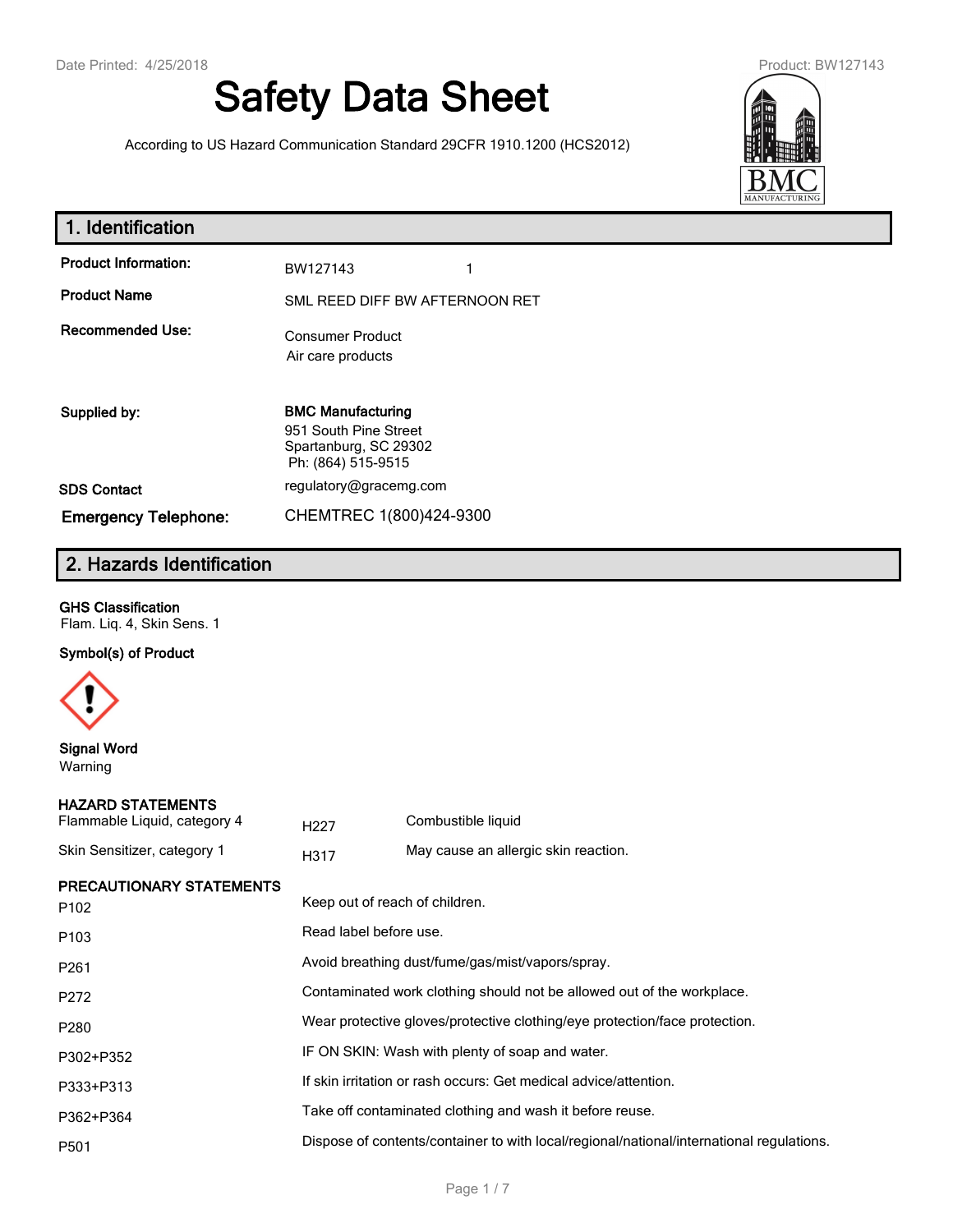# **3. Composition/Information on Ingredients**

| <b>Chemical Name</b><br>Propanol, 1(or 2)-(2-methoxymethylethoxy)-, acetate | CAS-No.<br>88917-22-0 | Wt. %<br>75-100 | <b>GHSSYMBOLS</b><br>No Information | <b>GHSPHRASES</b><br>H <sub>227</sub> |
|-----------------------------------------------------------------------------|-----------------------|-----------------|-------------------------------------|---------------------------------------|
| Dipropylene glycol monomethyl ether                                         | 34590-94-8            | $2.5 - 10$      | No Information                      | H <sub>227</sub>                      |
| Naptha, Petroleum, hydrotreated heavy                                       | 64742-48-9            | $2.5 - 10$      | GHS02-<br>GHS07-GHS08               | H <sub>226</sub> -304-315-<br>336     |
| d-Limonene                                                                  | 5989-27-5             | $1.0 - 2.5$     | GHS02-<br>GHS07-GHS08               | H226-304-315-<br>317                  |
| Cedryl methyl ketone                                                        | 32388-55-9            | $1.0 - 2.5$     | GHS07                               | H317                                  |
| Iso E Super                                                                 | 54464-57-2            | $0.1 - 1.0$     | GHS07                               | H315-317                              |
| Hydroxycitronellal                                                          | 107-75-5              | $0.1 - 1.0$     | GHS07                               | H317-319                              |
| cis-4-(isopropyl)cyclohexanemethanol                                        | 13828-37-0            | $0.1 - 1.0$     | GHS07                               | H317                                  |
| Coumarin                                                                    | $91-64-5$             | $0.1 - 1.0$     | GHS07                               | H317                                  |
| 1,4-Dioxacycloheptadecane-5,17-dione                                        | 105-95-3              | < 0.1           | No Information                      | No Information                        |
| No Chemical Name Found                                                      | 8008-57-9             | < 0.1           | GHS02-<br>GHS07-GHS08               | H226-304-315-<br>317                  |

Exact percentages have been withheld as trade secret in accordance with 29 CFR 1910.1200

# **4. First-aid Measures**

**4.1 GENERAL ADVICE:** IF exposed or concerned: Get medical advice/attention. Get medical attention if irritation develops and persists.

**4.2.1 EYE CONTACT:** Rinse immediately with plenty of water, also under the eyelids, for at least 15 minutes. In case of contact with eyes, rinse immediately with plenty of water and seek medical advice.

**4.2.2 INGESTION:** Rinse mouth. Rinse mouth.

**4.2.3 INHALATION:** Move to fresh air.

**4.2.4 SKIN CONTACT:** Wash off immediately with soap and plenty of water. If a person feels unwell or symptoms of skin irritation appear, consult a physician.

**4.3 MOST IMPORTANT SYMPTOMS/ACUTE AND DELAYED EFFECTS:** Repeated or prolonged skin contact may cause skin irritation and/or dermatitis and sensitization of susceptible persons.

**4.4 NOTES TO PHYSICIAN:** Treat symptomatically.

# **5. Fire-fighting Measures**

**5.1 EXTINGUISHING MEDIA:** Use extinguishing measures that are appropriate to local circumstances and the surrounding environment.

**5.2 USUITABLE EXTINGUISHING MEDIA:** Do not use a solid water stream as it may scatter and spread fire.

**5.3 UNUSUAL FIRE AND EXPLOSION HAZARDS:** Hazardous decomposition products formed under fire conditions.

**5.4 SPECIAL FIREFIGHTING PROCEDURES:** Standard procedure for chemical fires.

**5.5 FIRE FIGHTING EQUIPMENT:** In the event of fire, wear self-contained breathing apparatus.

#### **6. Accidental Release Measures**

**6.1 STEPS TO BE TAKEN IN CASE MATERIAL IS RELEASED OR SPILLED:** Prevent further leakage or spillage if safe to do so. Only trained personnel wearing protective equipment should handle spill cleanup. Avoid personal contact.

**6.2 ENVIRONMENTAL PRECAUTIONS:** Avoid discharge into drains, water courses or onto ground.

6.3 METHODS AND MATERIALS FOR CONTAINMENT AND CLEANUP: Soak up with inert absorbent material (e.g. sand, silica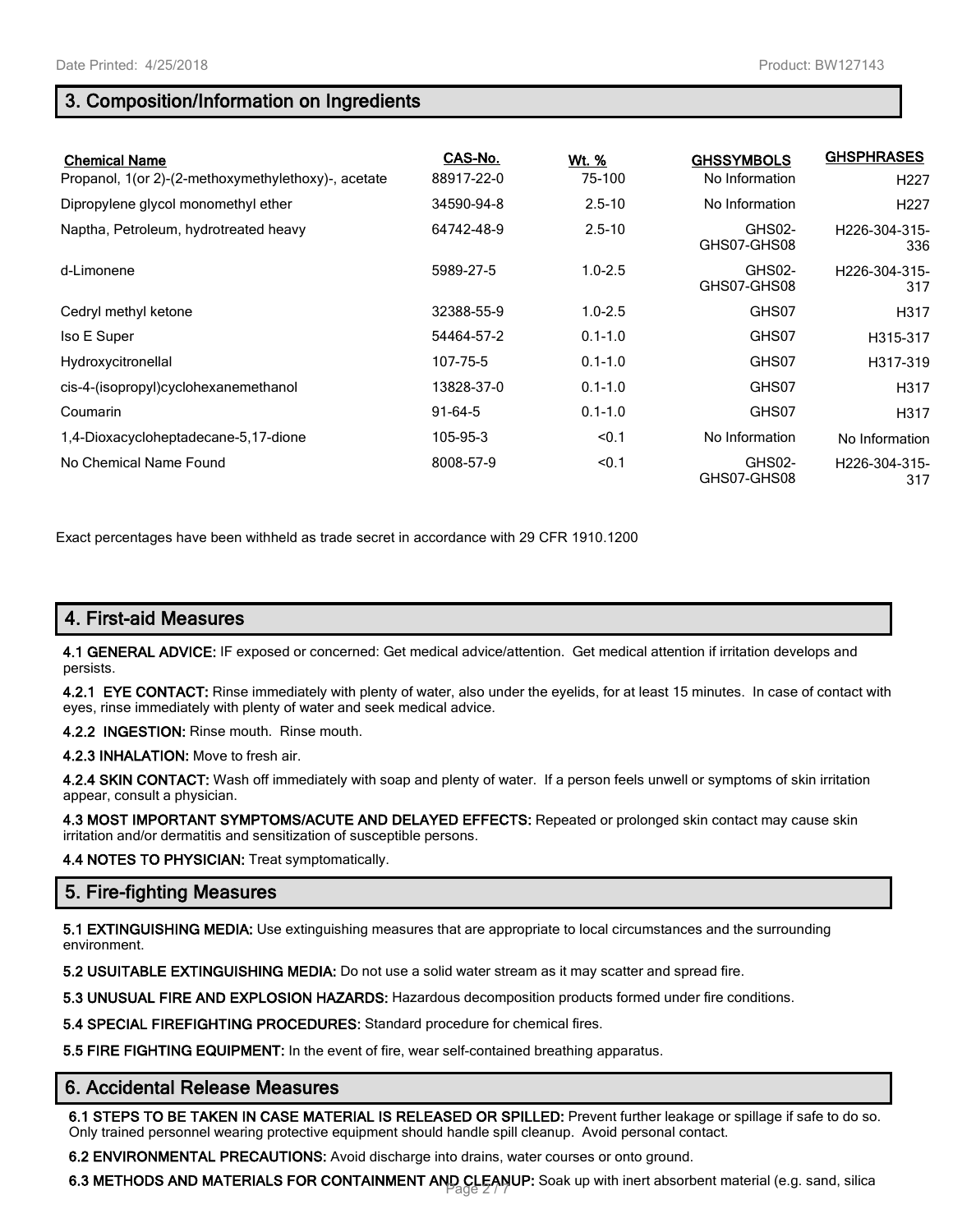gel, acid binder, universal binder, sawdust). Dispose of material in accordance with all federal, state and local regulations.

## **7. Handling and Storage**

**7.1.1 HANDLING:** Handle in accordance with good industrial hygiene and safety practice.

**7.1.2 HYGIENIC PRACTICES:** When using do not eat or drink. Contaminated work clothing should not be allowed out of the workplace. Do not smoke.

**7.2 STORAGE:** Keep container closed when not in use.

## **8. Exposure Controls/Personal Protection**

| 8.1 Occupational Exposure Limits<br><b>Chemical Name</b> | <b>ACGIH TLV-TWA</b> | <b>ACGIH-TLV STEL</b> | <b>OSHA PEL-TWA</b> | <b>OSHA PEL-CEILING</b> |
|----------------------------------------------------------|----------------------|-----------------------|---------------------|-------------------------|
| Dipropylene glycol monomethyl ether                      | $100$ ppm            | $150$ ppm             | $100$ ppm           | N.E.                    |
| 2,6-Di-tert-butyl-p-cresol                               | $2 \text{ mg/m}$     | N.E.                  | N.E.                | N.E.                    |
| beta-Pinene                                              | 20 ppm               | N.E.                  | N.E.                | N.E.                    |
| .alpha.-Pinene                                           | 20 ppm               | N.E.                  | N.E.                | N.E.                    |

**Further Advice: MEL = Maximum Exposure Limit OES = Occupational Exposure Standard SUP = Supplier's Recommendation Sk = Skin Sensitizer N.E. = Not Established**

#### **8.2 ENGINEERING CONTROLS:** Ensure adequate ventilation, especially in confined areas.

#### **8.3 Personal Protective Equipment**

**8.3.1 RESPIRATORY PROTECTION:** No Information

**8.3.2 SKIN PROTECTION:** Wear appropriate chemical resistant gloves.

**8.3.3 EYE PROTECTION:** Safety glasses

**8.3.4 OTHER PROTECTIVE EQUIPMENT:** No Information

## **9. Physical and Chemical Properties**

| Appearance:<br>Odor:<br>Density, g/cm3:<br>Freeze Point, °C:<br><b>Solubility in Water:</b><br>Decomposition temperature, °C | No Information<br>Woodv<br>No Information<br>No Information<br>No Information<br>No Information | <b>Physical State:</b><br><b>Odor Threshold:</b><br>pH:<br><b>Viscosity:</b><br>Partition Coefficient, n-octanol/<br>water: | Liguid<br>No Information<br>No Information<br>No Information<br>No Information |
|------------------------------------------------------------------------------------------------------------------------------|-------------------------------------------------------------------------------------------------|-----------------------------------------------------------------------------------------------------------------------------|--------------------------------------------------------------------------------|
| Boiling Range, °C:                                                                                                           | $0 - 0$                                                                                         | <b>Explosive Limits, %:</b>                                                                                                 | $0.0 - 0.0$                                                                    |
| Combustibility:                                                                                                              | No Information                                                                                  | Flash Point, °C:                                                                                                            | 81                                                                             |
| <b>Evaporation Rate:</b>                                                                                                     | No Information                                                                                  | Auto-Ignition Temperature, °C                                                                                               | No Information                                                                 |
| <b>Vapor Density:</b>                                                                                                        | No Information                                                                                  | Vapor Pressure, mmHg:                                                                                                       | No Information                                                                 |

(See "Other information" Section for abbreviation legend)

#### **10. Stability and Reactivity**

**10.1 REACTIVITY :** None reasonably foreseeable.

**10.2 STABILITY:** Stable under normal conditions.

**10.3 HAZARDOUS POLYMERIZATION:** Hazardous polymerisation does not occur.

**10.4 CONDITIONS TO AVOID:** Keep away from heat and flame.

**10.5 INCOMPATIBILITY:** Strong oxidizing agents.

**10.6 HAZARDOUS DECOMPOSITION PRODUCTS:** Incomplete combustion may produce carbon monoxide and other toxic gases.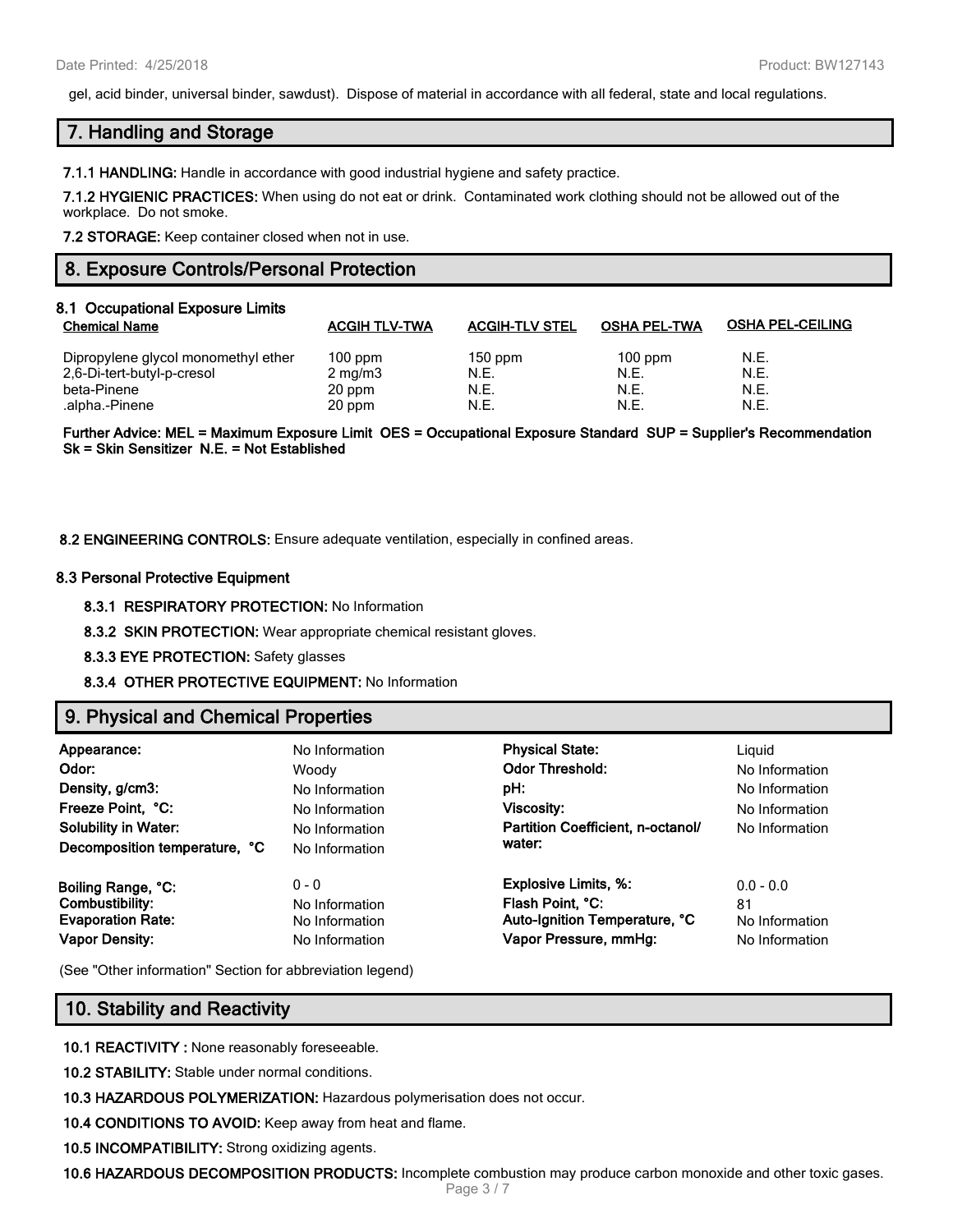# **11. Toxicological Information**

#### **11.1 ACUTE TOXICITY The following values are calculated based on chapter 3.1 of the GHS document. The product itself has not been tested.**

## **ATE ORAL ATE DERMAL**

0 mg/kg 15,405 mg/l

**11.1.1 EYE CONTACT:** Direct eye contact may cause irritation.

**11.1.2 INGESTION:** No adverse effects expected.

**11.1.3 INHALATION:** No adverse effects expected.

**11.1.4 SKIN CONTACT:** May cause allergic skin reaction.

**11.1.5 TARGET ORGAN TOXICITY - ACUTE:** No adverse effects expected.

## **11.2 CHRONIC TOXICITY**

**11.2 1 TARGET ORGAN TOXICITY - CHRONIC:** No adverse effects expected.

**11.2.2 SENSITIZATION:** Repeated or prolonged contact causes sensitization, asthma and eczemas.

**11.2.3 REPRODUCTIVE TOXICITY:** No adverse effects expected.

**11.2.4 GERM CELL MUTAGENICITY:** No adverse effects expected.

**11.2.5 CARCINOGENICITY:** No adverse effects expected.

This product does not contain any carcinogens as listed by OSHA, IARC, or NTP at >0.01%.

## **12. Ecological Information**

**12.1 ECOLOGICAL INFORMATION:** No Information

## **13. Disposal Information**

**13.1 DISPOSAL INFORMATION:** No Information

**13.2 DISPOSAL METHOD:** Dispose of in accordance with local regulations.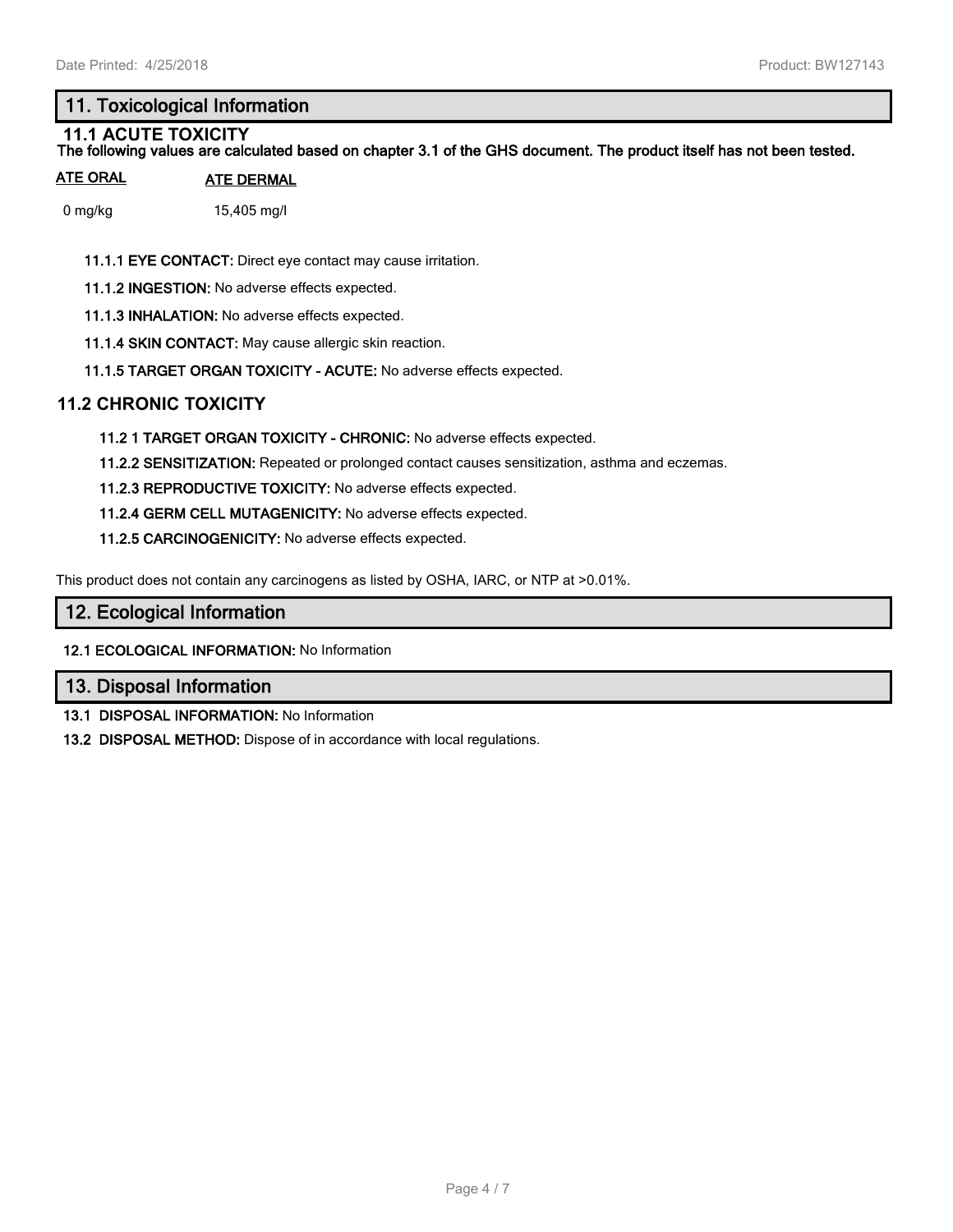# **14. Transport Information**

#### **DOT Ground Transport**

| <b>DOT UN/NA Number:</b><br><b>Shipping Name:</b><br>Class:<br><b>Packing Group:</b><br><b>Environmentally Hazardous:</b> | NA1993<br>Combustible liquid, n.o.s<br>Comb liq<br>Ш<br>Yes                                       |                |
|---------------------------------------------------------------------------------------------------------------------------|---------------------------------------------------------------------------------------------------|----------------|
| Non-Bulk (<450L):                                                                                                         | Not Regulated for Transport                                                                       |                |
| Per exceptions:                                                                                                           | Not Regulated as per 49 CFR 171.4(c) and<br>Combustible Liquid exception 49 CFR 173.150<br>(f)(2) |                |
| <b>Air Transport</b>                                                                                                      |                                                                                                   |                |
| DOT UN/NA Number:                                                                                                         | <b>UN3082</b>                                                                                     |                |
| <b>Shipping Name:</b>                                                                                                     | Environmentally hazardous substance, liquid, n.o.s.                                               | No Information |
| Class:                                                                                                                    | Ш<br>9                                                                                            |                |
| <b>Packing Group:</b>                                                                                                     | No Information                                                                                    |                |
| <b>Environmentally Hazardous:</b>                                                                                         | A97, A158, A197, A198                                                                             |                |
| <b>Special Provisions:</b>                                                                                                | 5L                                                                                                |                |
| <b>Limited Quantity:</b><br><b>Bulk Package:</b>                                                                          | > 30L Forbidden for Transport                                                                     |                |
|                                                                                                                           |                                                                                                   |                |

| DOT UN/NA Number:<br><b>Proper Shipping Name:</b> | UN3082                                                            |                |  |  |
|---------------------------------------------------|-------------------------------------------------------------------|----------------|--|--|
| <b>Hazard Class:</b><br><b>Packing Group:</b>     | Environmentally hazardous substance, liquid,<br>$n \wedge c$<br>9 | No Information |  |  |
|                                                   | Ш                                                                 |                |  |  |
| <b>Limited Quantity/Excepted Quantity:</b>        | 5L                                                                |                |  |  |
| <b>Marine Pollutant:</b>                          | No                                                                |                |  |  |
| <b>Special Provisions:</b>                        | 179, 274, 335, 909                                                |                |  |  |
| EmS Code:                                         | $F-A.S-F$                                                         |                |  |  |

# **15. Regulatory Information**

## **U.S. Federal Regulations:**

#### **CERCLA - SARA Hazard Category**

This product has been reviewed according to the EPA 'Hazard Categories' promulgated under Sections 311 and 312 of the Superfund Amendment and Reauthorization Act of 1986 (SARA Title III) and is considered, under applicable definitions, to meet the following categories:

Flammable (gases, aerosols, liquids, or solids), Respiratory or Skin Sensitization

#### **SARA SECTION 313:**

**Sea Transport**

This product contains the following substances subject to the reporting requirements of Section 313 of Title III of the Superfund Amendment and Reauthorization Act of 1986 and 40 CFR part 372:

No Sara 313 components exist in this product.

#### **TOXIC SUBSTANCES CONTROL ACT:**

**This product contains the following chemical subtances not listed on the United States TSCA inventory:**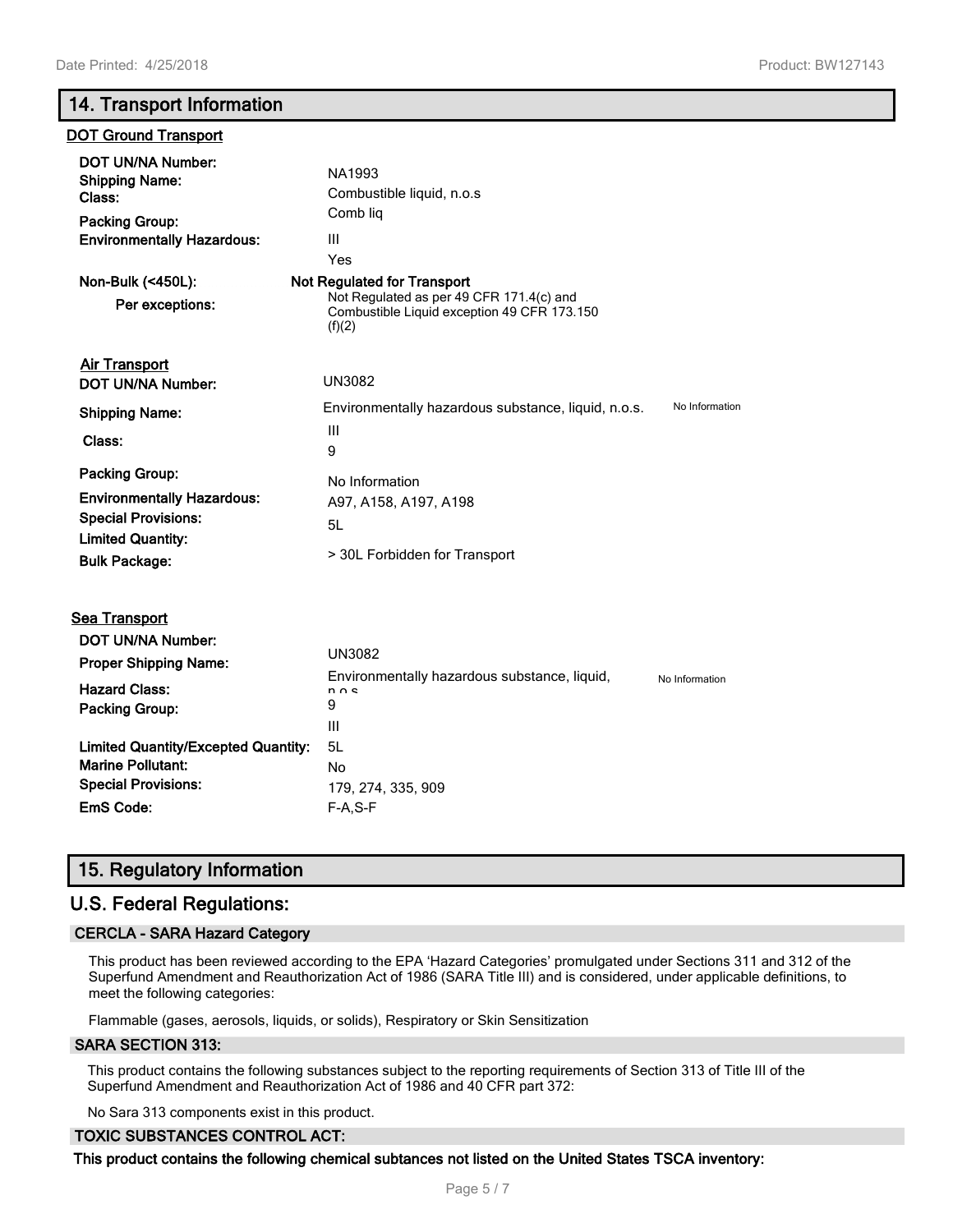## **Chemical Name CAS-No.**

2-Heptanol, 3,4,5,6,6-pentamethyl- 87118-95-4 Bicyclo[3.2.1]octane, 5-methyl-1-(2,2,3-trimethyl- 3-cyclopenten-1 yl)-6-oxa-

139539-66-5

This product contains the following chemical substances subject to the reporting requirements of TSCA 12(B) if exported from the United States:

None

## **U.S. State Regulations: MASSACHUSETTS RIGHT-TO-KNOW**

The following components are in the product at  $> 1\%$ 

| <b>Chemical Name</b> |  |
|----------------------|--|
|                      |  |

**Chemical Name CAS-No.**

Dipropylene glycol monomethyl ether 34590-94-8

## **PENNSYLVANIA RIGHT-TO-KNOW**

The following non-hazardous ingredients are present in the product at greater than 3%.

None

#### **CALIFORNIA PROPOSITION 65 CARCINOGENS**

Warning: The following ingredients present in the product are known to the state of California to cause Cancer.

#### **Chemical Name CAS-No.**

Myrcene (as part of a natural complex substance) 123-35-3

#### **CALIFORNIA PROPOSITION 65 REPRODUCTIVE TOXINS**

Warning: The following ingredients present in the product are known to the state of California to cause birth defects, or other reproductive hazards.

No Proposition 65 Reproductive Toxins exist in this product.

# **16. Other Information**

| <b>Revision Date:</b>                                                        |      | 4/25/2018                                                                                                                                                                                                                                      |      |                    | <b>Supersedes Date:</b> |                             | 4/25/2018 |
|------------------------------------------------------------------------------|------|------------------------------------------------------------------------------------------------------------------------------------------------------------------------------------------------------------------------------------------------|------|--------------------|-------------------------|-----------------------------|-----------|
| Reason for revision:                                                         |      | No Information                                                                                                                                                                                                                                 |      |                    |                         |                             |           |
| Datasheet produced by:                                                       |      | <b>Regulatory Department</b>                                                                                                                                                                                                                   |      |                    |                         |                             |           |
| <b>HMIS Ratings:</b>                                                         |      |                                                                                                                                                                                                                                                |      |                    |                         |                             |           |
| Health:                                                                      | N.I. | <b>Flammability:</b>                                                                                                                                                                                                                           | N.I. | <b>Reactivity:</b> | N.I.                    | <b>Personal Protection:</b> | N.I.      |
| <b>Volatile Organic Compounds, %</b><br><b>NON EXEMPT VOC %</b>              |      | Text for GHS Hazard Statements shown in Section 3 describing each ingredient:                                                                                                                                                                  |      | 99.72<br>14.54     |                         |                             |           |
| H <sub>226</sub><br>H <sub>227</sub><br>H304<br>H315<br>H317<br>H319<br>H336 |      | Flammable liquid and vapour.<br>Combustible liquid<br>May be fatal if swallowed and enters airways.<br>Causes skin irritation.<br>May cause an allergic skin reaction.<br>Causes serious eye irritation.<br>May cause drowsiness or dizziness. |      |                    |                         |                             |           |

#### **Icons for GHS Pictograms shown in Section 3 describing each ingredient:**